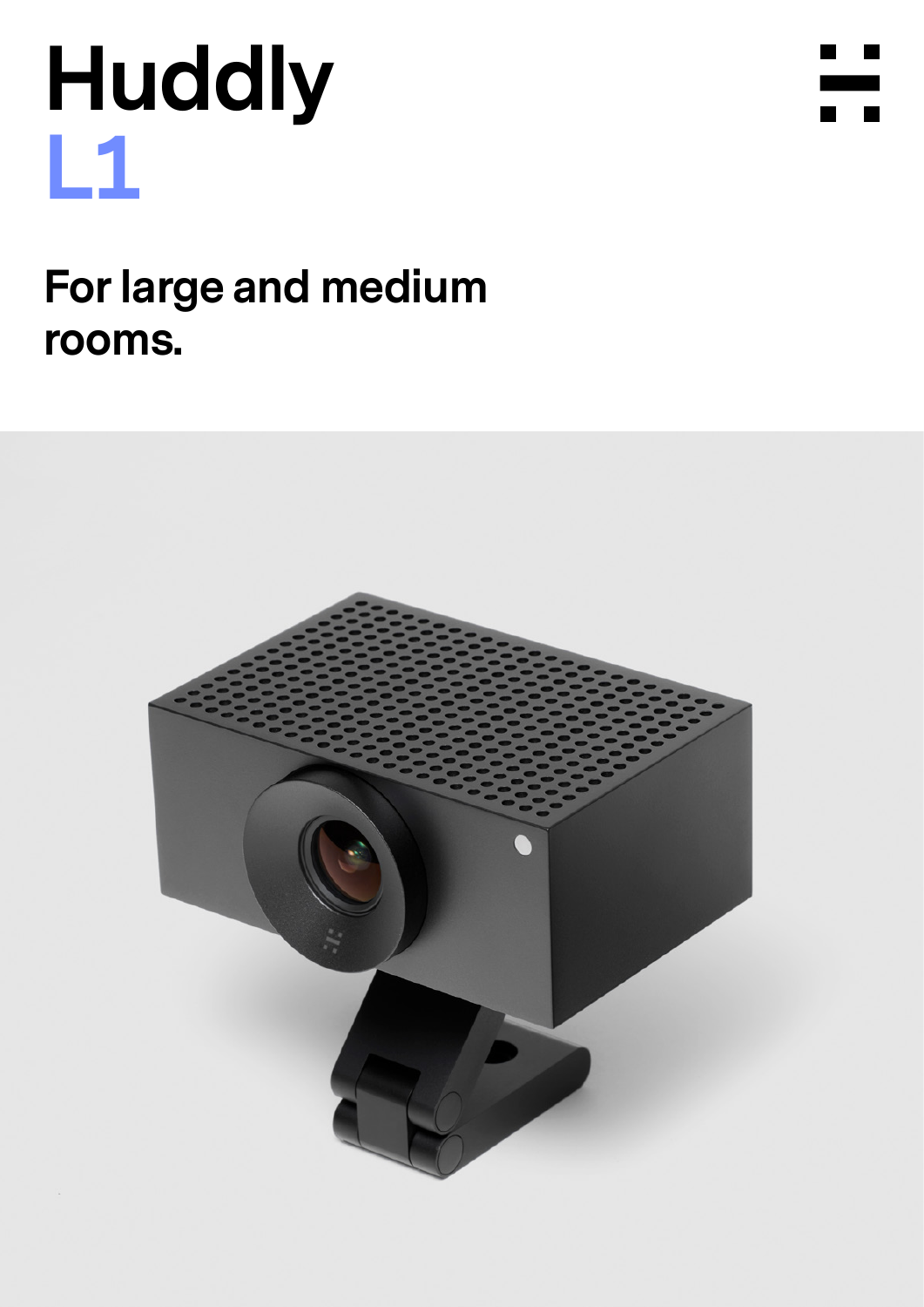## **Huddly L1 Product Information**



122 mm / 4.8 in

90 mm / 3.5 in

82 mm / 3.2 in

### **Specifications**

#### **Image**

- 6K image sensor
- 20.30 Megapixels 1" CMOS Sensor
- $\cdot$  1080p Full HD @ 30 fps
- $\cdot$  720p HD @ 30fps
- Up to 5x digital zoom
- 16:9 aspect ratio output
- 180° image auto-flip

#### **Optics**

- Wide-angle glass optics
- Horizontal field of view 92˚
- Vertical field of view 65˚
- Diagonal field of view 103˚
- f/2.9 aperture

#### **System & Hardware Requirements**

- Windows 10
- Huddly USB to PoE Adapter (included)

#### **Connectivity**

- Connector: RJ45
- Cable: Cat 5e/6/7
- USB 3.0 port (via USB to PoE Adapter)

#### **Hardware**

- High-performance VPU with neural compute engine
- Aluminum body
- Camera tripod mount
- Color: Matte Black

#### **Color**

Matte Black

#### **Wall & Shelf Mount (Included)**

- Made for placement on wall or shelf
- Weight of Mount: 120 g/ 0.2 Ibs

#### **Packaging Dimensions**

L: 274 mm x W: 184 mm x H: 93 mm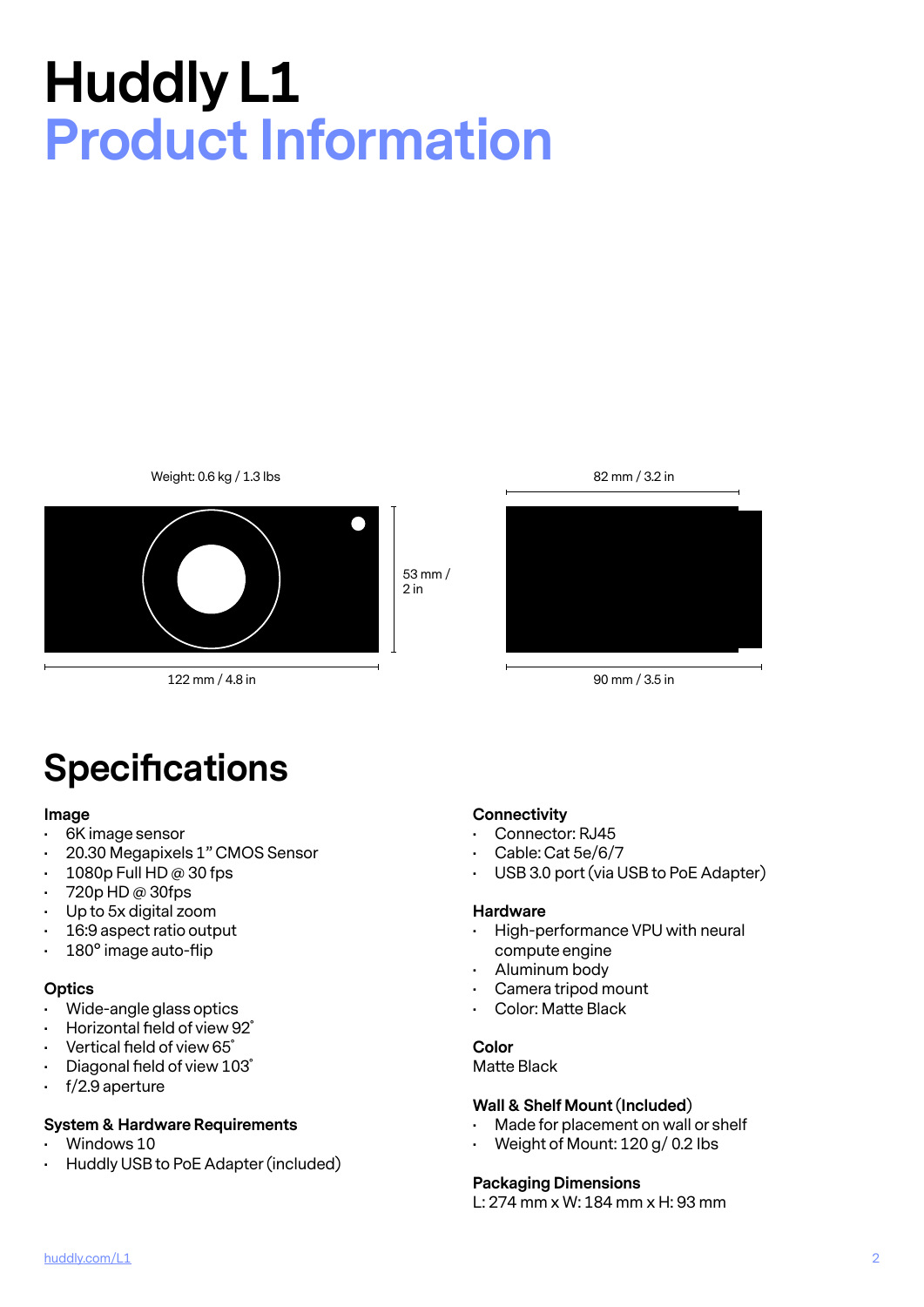## **Huddly L1 Product Information**

### **Features**

#### **Genius Framing**

The camera detects the people in its entire field of view and intelligently frames them for the best experience.

#### **Digital Pan/Tilt/Zoom**

The camera has no moving parts, allowing Pan, Tilt, and Zoom functions to be adjusted smoothly, silently and instantly.

#### **Software-Upgradable**

The camera gets even smarter over time with regular software enhancements and new intelligent features.

#### **Power over Ethernet**

The camera receives power and transmits data through Power over Ethernet. Installation is reliable and flexible in regard to cable length.

#### **Image Enhancement**

The camera automatically corrects white balance, color, and optical aberration. It reduces image noise through bias compensating spatio-temporal filtering with wide-area chroma filtering and adapts to poor lighting conditions with Dynamic Light Optimization.

#### **Real-Time Dewarping**

The camera's wide-angle image is dewarped and perspective corrected in real time, rendering a natural, true-to-life view.

#### **Portrait Lighting**

The camera uses AI to understand the lighting conditions in the image. It automatically adjusts exposure to ensure that faces are well-lit and facial expressions are clearly visible.

#### **InSights Analytics API**

The camera can detect and count the people within its entire field of view, with high-quality analytics data accessible via the Huddly InSights API.

### **Room Examples**



 $\neg$  $\neg$  $\Box$ r  $\overline{\phantom{a}}$  $\frac{4m}{13}$ ft 4 m / 13 ft

6 m / 19.5 ft

Medium Room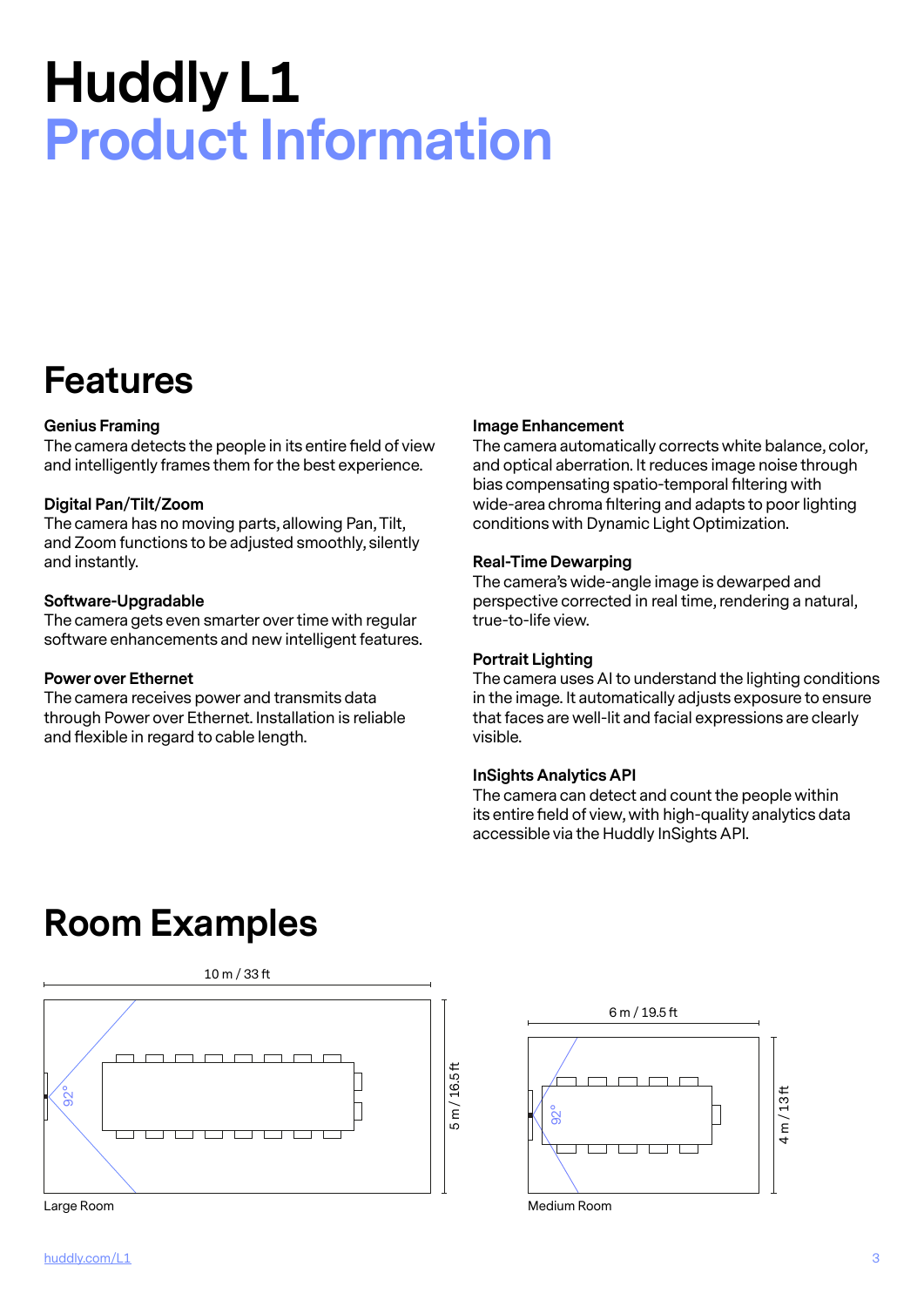## **Huddly USB to PoE Adapter**

0.2 kg / 0.4 Ibs



82 mm / 3.2 in

#### **The USB to PoE Adapter lets you connect Huddly L1 to your meeting room computer.**

#### **Connectivity**

- USB C port to host computer
- SuperSpeed USB 3
- RJ45 gigabit Ethernet port to camera
- DC power connector

#### **Power Requirements**

Requires external 5V 3A power, supplied either via USB C or the included external AC/DC 5V 4A power adapter

#### **Hardware Specifications**

 $\subset$ 

• Aluminum body

 $\odot$ 

• Built-in magnet for easy mounting to metal wall mount plate (included)

 $\bigcirc$ 

27 mm / 1.1 in

#### **Color** Matte Black

**System & Hardware Requirements** Windows 10